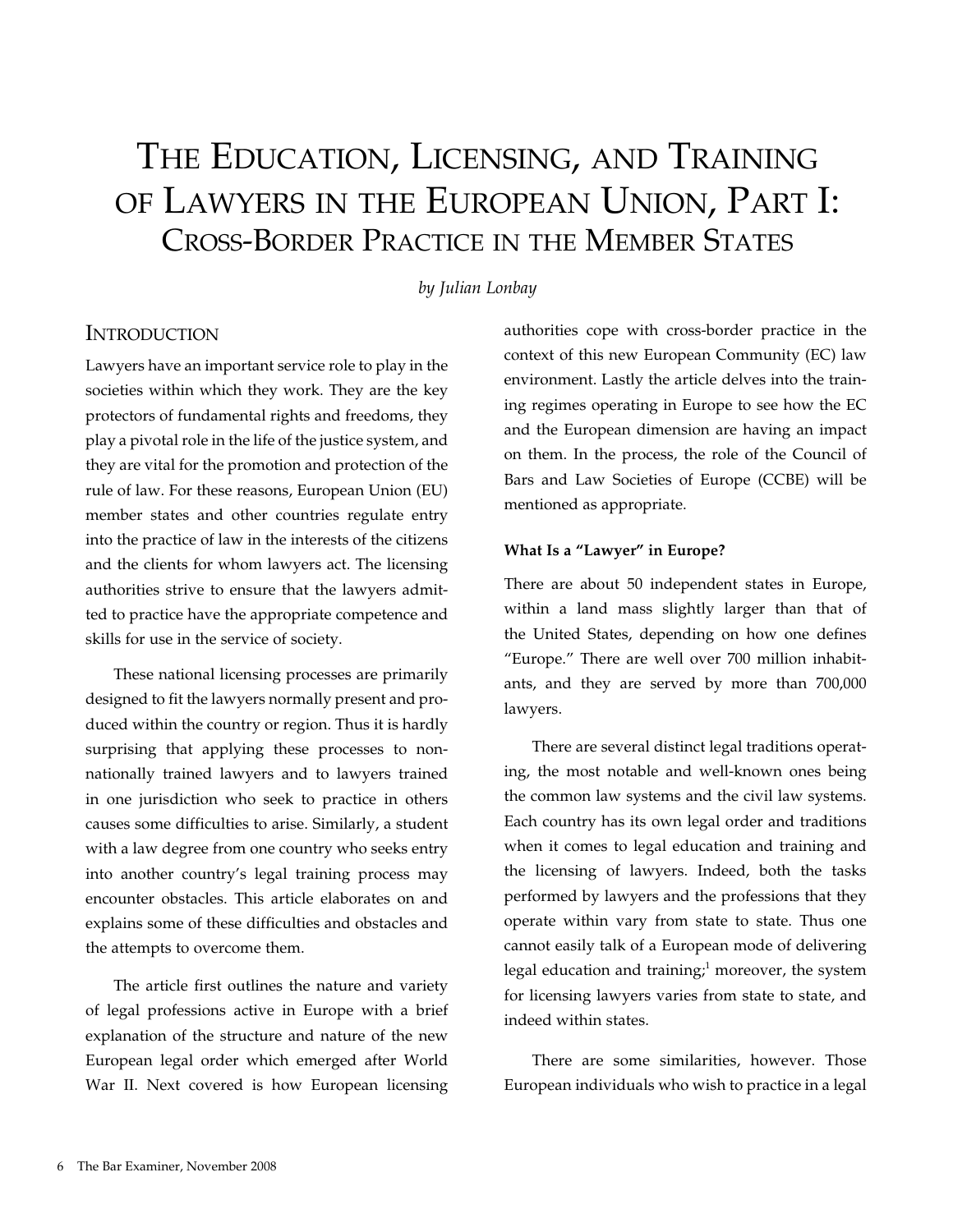profession must typically study law at a university and then undertake practical legal training at a specialized legal training institute, followed, almost everywhere now, by a period of practical experience with a qualified legal professional, and then become licensed to practice, often by passing an examination. So there are typically academic and professional stages to this pre-licensing training and, in

particular, a fairly lengthy period of apprenticeship. The professional stage of training differentiates the European legal training scheme from that found in the United States. It accounts for the relative lack of "clinical" legal education in European law schools. The EU does not have authority over the content of education, and states are, in large measure, free to prescribe their own entry

routes to the legal professions. Yet as this article will show, there are now "European" entry routes alongside the national ones and, as will be outlined in Part II of this article, the EU is beginning to have a major impact on university-level education across Europe despite its lack of formal authority over this matter.

## **How Are Legal Services Delivered in Europe?**

There is great variety in how legal services are delivered within the EU states. For example, in the United Kingdom, the legal profession is divided into solicitors and barristers (the latter are called advocates in Scotland). Traditionally, the profession of barrister provided expert advice and representation in courts (especially in the higher courts, for which barristers used to retain a monopoly). The solicitor, by tradition, was involved more with transactional law but

also gave legal advice and occasionally appeared in the lower courts to represent clients. If litigation was in prospect or if they needed specialized legal advice, solicitors would often refer their cases to barristers. This picture has now blurred, as solicitors can now become solicitor-advocates with full right of representation even in the highest courts, and barristers can now, in many circumstances, be approached without

[T]here are typically academic and professional stages to this prelicensing training and, in particular, a fairly lengthy period of apprenticeship. The professional stage of training differentiates the European legal training scheme from that found in the United States. It accounts for the relative lack of "clinical" legal education in European law schools.

the medium of a solicitor. Moreover, bear in mind that in the United Kingdom alone there are six distinct legal professions, each with its own professional body, regulators, and rules by which it operates, and this is just one of the many countries within the European Union.

Contrast the situation in the UK with that of, say, Germany. Here the

*Rechtsanwalt* (lawyer) takes on both of the roles which in England are divided between solicitors and barristers (although less divided these days). However, much transactional work involves another profession, that of notary public (*Notar*). The notary public has a mandatory function in, for example, the handling of real estate transactions, something that in England might be dealt with by a solicitor or by a new breed of professional created in England and Wales not long ago called the licensed conveyancer. Bear in mind that each of the 16 local jurisdictions, or *Länder,* in Germany has its own Ministry of Justice and its own rules for admission to the Bar. One can see that the task of delivering legal services involves different types of legal profession, depending on which state(s) or region(s) one is doing business in. One can also see that there are many different legal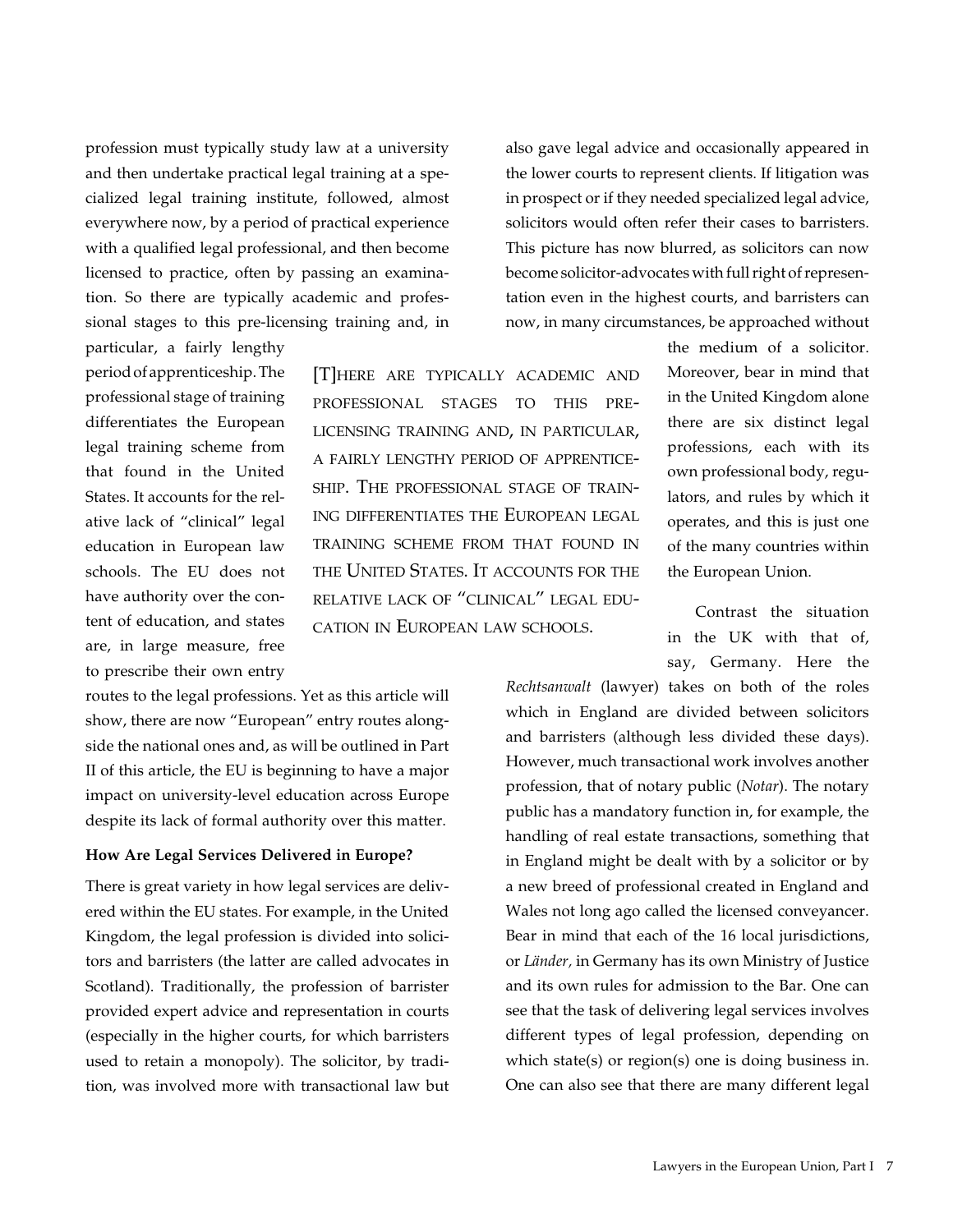actors on the scene in Europe, with different spheres of competence. Each of the legal professions has a unique education and training pathway to access the profession and each has separate procedures for becoming a lawyer.

# **The Structure of the European Union and Its Legal Order**

At this point it might seem a vain hope to have any European-level involvement with the education and training of lawyers, let alone their regulation or rules on access to the professions. However, a series of political developments has seen the emergence, initially in western Europe but now reaching eastward, of the European Union. The EU currently comprises 27 states, with several others also bound, through sets of treaties, to its rules. In the late 1940s, ravaged by war and encouraged by American support and hopes of economic resurrection, a small group of six European states started to integrate their coal and steel industries by means of the European Coal and Steel Treaty of 1951. This partial integration was followed in 1957 with the Treaty of Rome, which created the European Economic Community (EEC). More states joined the initial six in successive waves of accession. The first to join were the United Kingdom, Denmark, and Ireland in 1972. The latest members of what is now called the EU are Romania and Bulgaria, joining in 2006. The EEC sought to create a common market. This entrenched the idea of a market economy at a time when state-led economies were looming from the communist eastern half of Europe, the other side of the Iron Curtain. The primary methods used to achieve this goal were to set out a series of principal objectives for the EEC and to provide a set of common European institutions authorized to make the necessary decisions and pass the necessary laws to achieve these objectives.

This regime forced the leaders and governments of the member states of the EEC to meet regularly and resulted in a net of integrating rules that meant the economies of the countries were increasingly enmeshed. The regular contacts at many levels began to allow some mutual trust to emerge. Sometimes the decision-making procedures work rather slowly; with 27 countries working together in 23 official languages, progress is not always as swift as might be hoped. Agreements sometimes can only be reached very slowly and with many compromises along the way. On the other hand, over time decisions do get made, and there are now over 95,000 pages of European-level legislation.

The decision-making process has been altered and improved by a series of treaty changes. The Single European Act of 1986 extended the use of qualified majority voting in the Council. The role of the now directly elected European Parliament was extended in successive treaties, and the Parliament now has powers of co-decision with the Council in many areas. The Treaty of Maastricht, which came into force in 1993, created the EU. The EU includes the EC. (The word "economic" was dropped from the name at this stage as it was clear that the objectives of the EC were far wider than merely economic.)<sup>2</sup>

#### **The European Court of Justice**

Importantly, part of the initial conception of this unified organization was the creation of a European Court of Justice (the Court of Justice), based in Luxembourg. This court has one judge from each member state and is assisted by eight Advocates General. The Advocate General is not a position known to the common law but is seen in the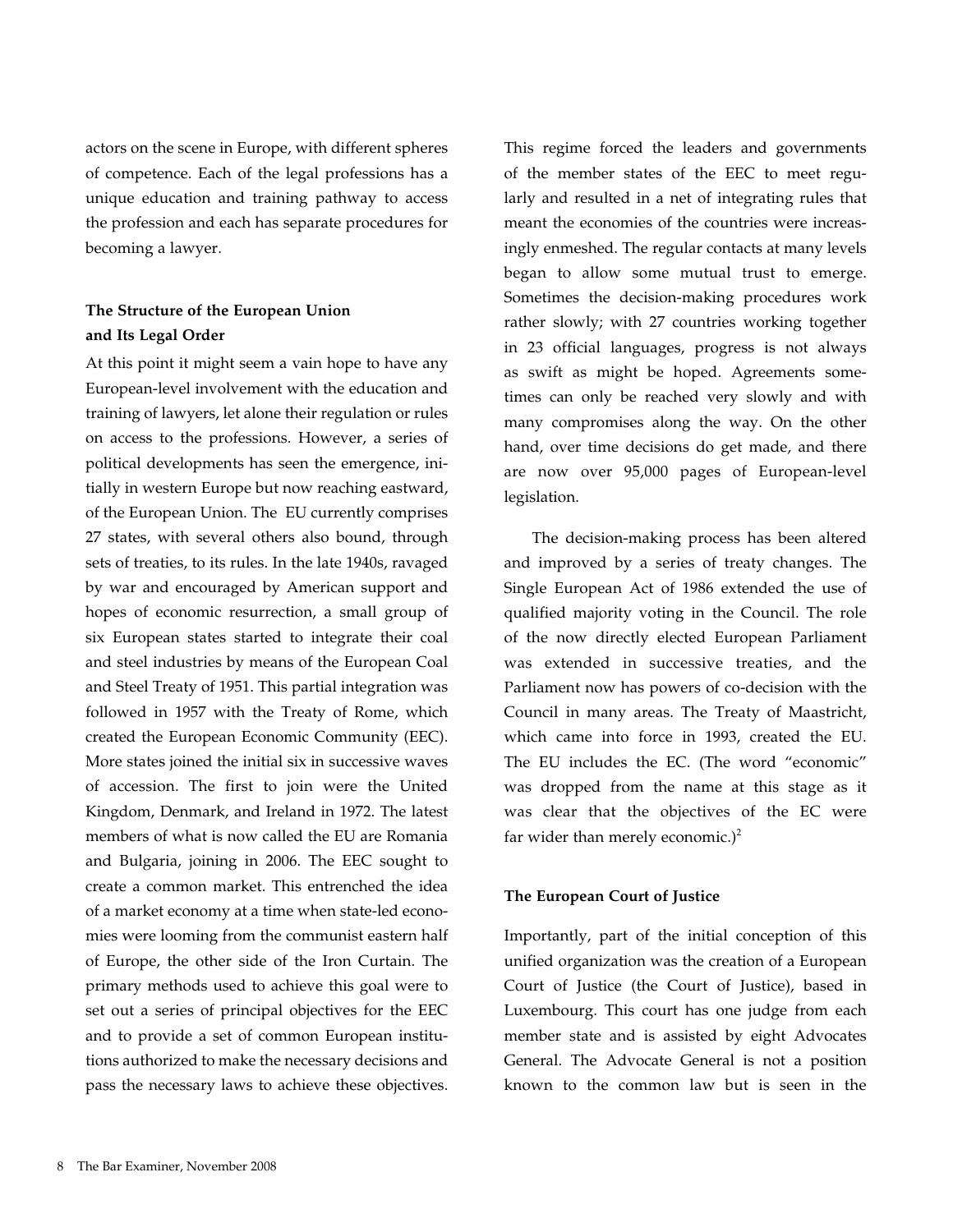Netherlands and France and other continental European countries. Advocates General are full members of the court, and after a hearing of the parties (if that is appropriate in the case) an Advocate General will give a nonbinding opinion suggesting how the case could be resolved. This is an independent and fully reasoned legal opinion. The Court of Justice often follows these opinions, though it is not bound by them. The Court of Justice itself gives a collective ruling. There are no independent or dissenting judgments. In an early case, Van Gend en Loos,<sup>3</sup> reminiscent of Marbury v. *Madison* (the landmark U.S. Supreme Court case in which the Court asserted its power to review acts of Congress and invalidate those that conflicted with the Constitution), the Court of Justice declared that the 1957 Treaty of Rome had created a new legal order; it was not to be considered international law, but rather a new European Community law. A new legal system was born.

#### **A New European Legal Order**

The new European legal order was designed to reach through national legal systems to touch and grant rights to ordinary citizens. In order to be effective, it had to have primacy over national laws, including national constitutional law itself. Naturally, there was some national judicial reluctance to embrace this upstart legal order, but overall this reluctance has now been largely overcome for practical purposes, certainly in the older member states. For lawyers within the EU this means that European Community law (EC law), as it is now known, plays an increasingly important part in their daily professional lives. Where the EC legislature has fudged an issue and not made a law at all, then as often as not, litigation will throw the issue to the Court of Justice for determination. In the recent past, this court has played a significant role in liberalizing legal services in the EU.

One of the aims of the EC from its inception has been to establish a common market, now more commonly called a single market.<sup>4</sup> This involves the removal of barriers to the free movement of all the factors of production. In a single market, capital, goods, workers, and businesses should all, in principle, be able to move to the state that they think is most advantageous to them, thus unleashing optimal resource allocation and making the most efficient use of resources. As mentioned above, the Treaty of Rome itself asserts these freedoms, though they are subject to some exceptions. Moreover, the EC has legislated to help achieve these aims. Any EC legislation must comply with the primary Treaty law.

# Cross-Border Legal Practice

To facilitate understanding of cross-border legal practice in the EU, I will start with a few term definitions. The *home state* is the one where the lawyer is licensed and has been practicing; in essence, the state where the lawyer is established. The *host state* is another state where the lawyer is not licensed but where he or she wishes to provide legal services. If the lawyer travels to provide a consultation in another member state, this is regarded in EC law as providing a service on a temporary basis. Article 49 EC specifically allows the right to provide cross-border services. Further, the *Gebhard* case<sup>5</sup> established that even when lawyers (or other professionals) are providing a temporary service, $6$  they are entitled to open a branch office in order to do so. Lawyers are also entitled, by virtue of Article 43 EC, to establish a permanent presence in another member state.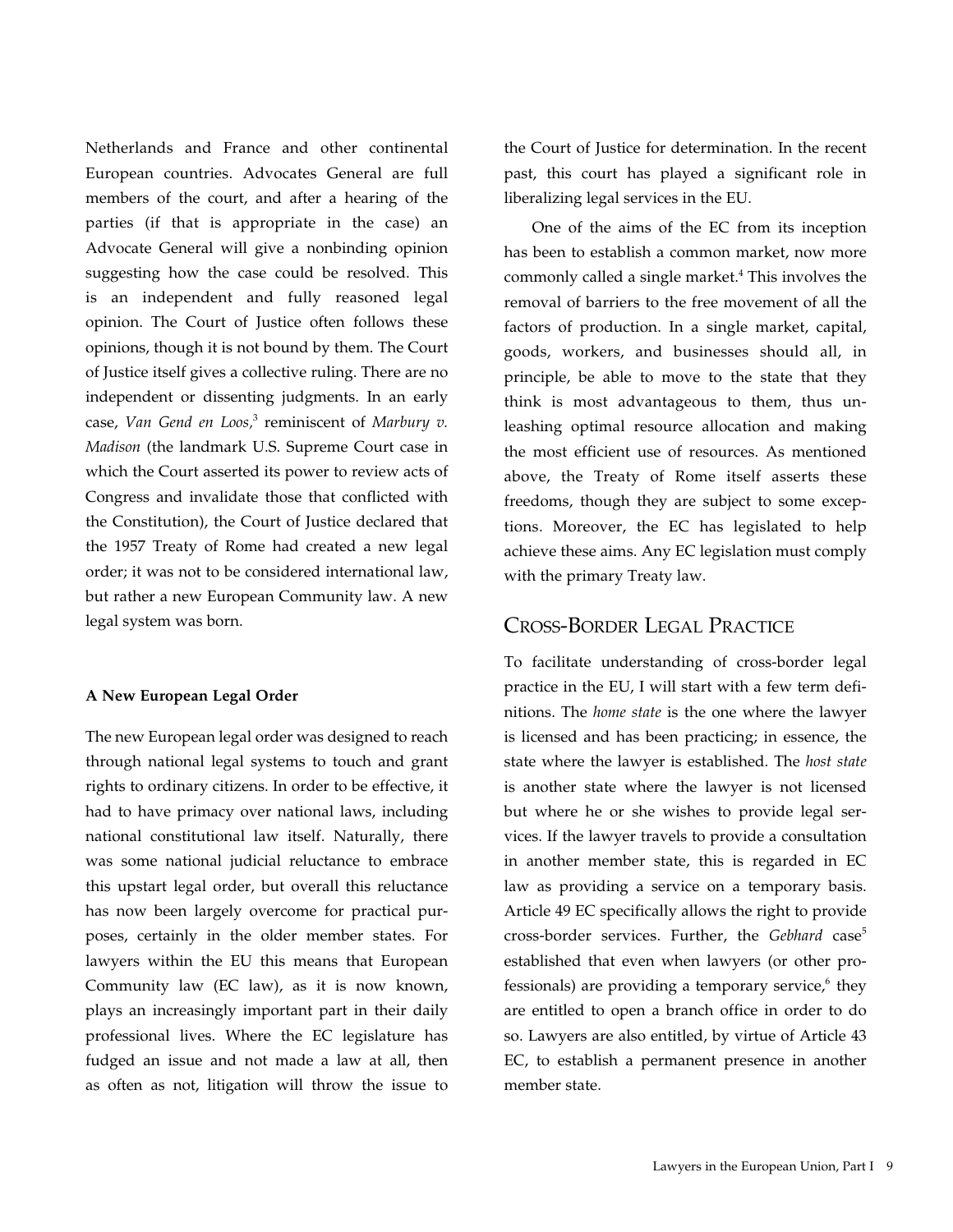# **Practice Temporarily in Another State or Become a Lawyer in That State?**

In the case of the legal professions and the desire of lawyers to practice in other EU states, the general EC Treaty law on free movement applies, but there are also two key Directives (a type of EC secondary law) dealing with lawyers specifically. These legal instruments operate together to provide two different

rights for EU lawyers. They can grant access to the legal profession of the host state, and they can allow lawyers to gain access to legal professional activities of the host state while retaining their home state titles.

The first benefit for legal professionals is that through the EC Treaty law and the EC Directives those already licensed as lawyers in one state can practice in another member state as home state lawyers; that is, they retain their initial professional titles (e.g., solicitor) in the new state, by two new EC

In the case of the legal professions and the desire of lawyers to practice in other EU states, the general EC Treaty law on free movement applies, but there are also two key Directives (a type of EC secondary law) dealing with lawyers specifically. These legal instruments operate together to provide two different rights for EU lawyers. They can grant access to THE LEGAL PROFESSION OF THE HOST STATE, and they can allow lawyers to gain access to legal professional activities of the host state while retaining their home state titles.

in that state. Access to the legal professions themselves (as opposed to temporary legal practice) has been opened to all EU nationals not only through the availability of law study in any EU state, after which the graduates follow that country's traditional route of access to the local profession, but also through a system of mutual recognition of professional qualifications that has been introduced, allowing

> speedier cross-licensing for those who are already lawyers in one country and who seek to join the legal profession in another, via their Treaty-based rights and Directive  $2005/36/EC.^9$ Additionally, Directive 98/5/EC on the establishment rights of lawyers allows those who have chosen this entry route to have expedited access to the local legal professional title after three years of practice in the host state, without prior examination.

routes. First, they can provide temporary crossborder services by virtue of Article 49 EC and, in particular, Directive  $77/249/EEC$ <sup>7</sup> Second, they can establish a permanent practice in another member state by virtue of Article 43 EC and Directive  $98/5/EC$ .<sup>8</sup> In both cases, the lawyer can retain his or her initial professional title, although in the latter case there are options for joining the host state profession.

Another option for EU lawyers is to become licensed in the new state by joining the profession

Finally, and relatively recently, a new route to legal licensing has been opened by the Court of Justice in the *Morgenbesser* case.<sup>10</sup> This covers those who are in the middle of legal training, enabling them to switch states halfway through their training in order to become a lawyer under a different state's training regime.

So we have then, in Europe, a legal system that allows lawyers to follow their clients to different countries and advise them there, whether on a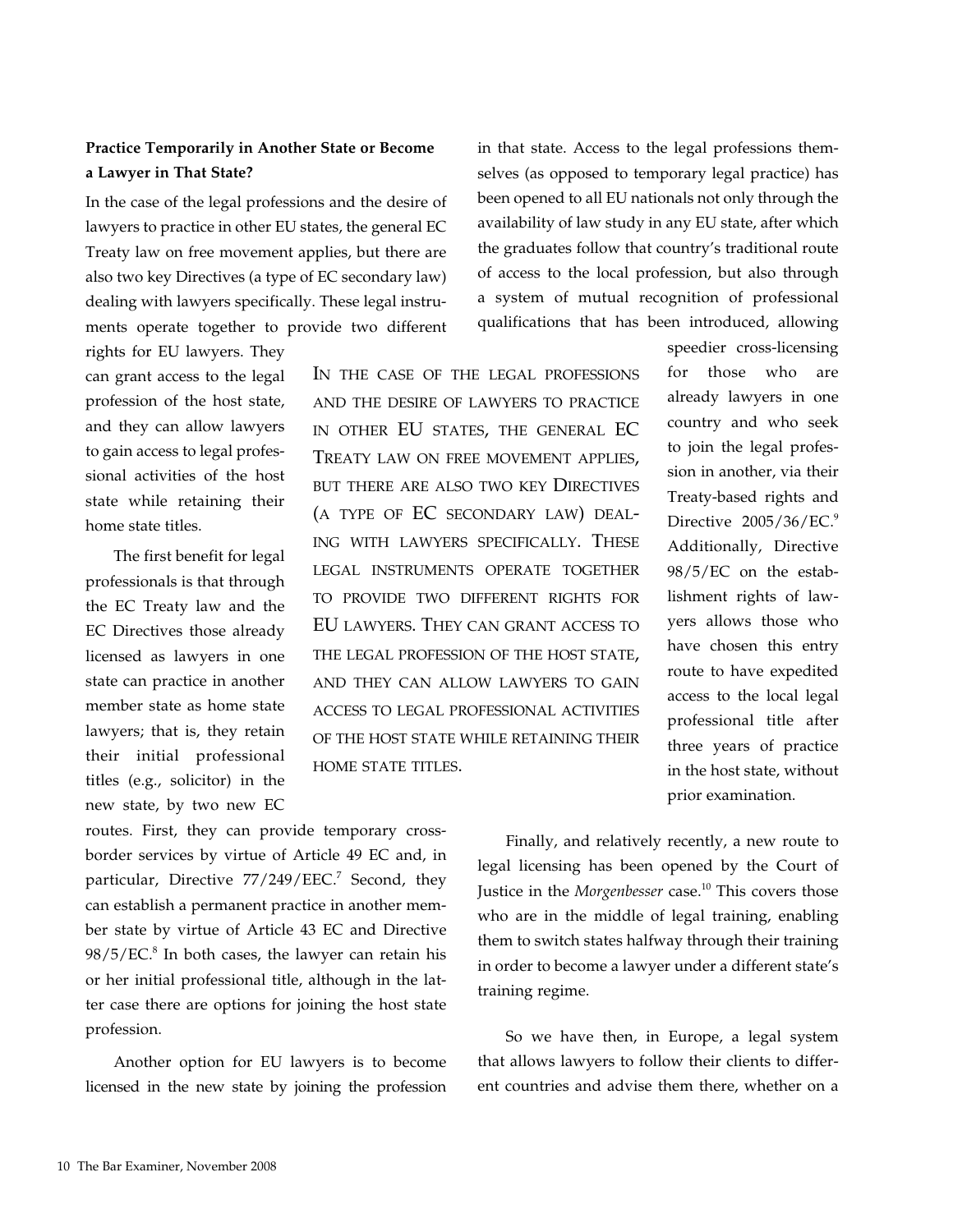temporary (services) or a permanent (establishment) basis. We also have a system that allows lawyers to relatively easily add new legal professional titles in other states (i.e., without having to re-qualify completely). These routes will now be examined in slightly more depth.

# **Competence and Entry Controls**

In the last few decades it has become much easier for EU nationals to enter the legal profession in another state. The traditional entry barriers and the rigorously regulated access to the professions of law in each country have been trumped by European free access rules. One no longer has to follow slavishly the prescribed national routes into the host state professions. It is not only the

In the last few decades it has become much easier for EU nationals to enter the legal profession in another state. The traditional entry barriers and the rigorously regulated access to the professions of law in each country have been trumped by European free access rules. One no longer has to follow slavishly the prescribed national routes into the host state professions.

free movement rules that knock down the door; the European competition (antitrust) authorities are also asking for justifications of access-restricting rules (and a lot more besides, but that is another story). The new system does of course allow safeguards for national authorities.

The EC rules that mandate opening the doors to the legal professions by allowing the new EC-authorized pathways have had a large impact on national admission systems and the education and training regimes that lie behind them. This impact on admissions and the EU's role in the sphere of education and training will be dealt with in Part II of this article. I will now examine in more detail how the free movement systems operate.

#### **Temporary Provision of Legal Services**

Directive 77/249/EEC gives European Economic Area (EEA) and Swiss lawyers the right to provide services temporarily under their home titles in another member state, with no prior registration with the host state Bar being necessary. (The EEA was created in 1994 and includes all the EU member states plus Norway, Iceland, and Liechtenstein. These

> states must comply with most of the EU single-market laws by adopting appropriate national measures, and they have access to the benefits of the single market, including the rules on free movement of lawyers.) The term "lawyer" is defined in a relatively narrow sense in the Directive, which contains a list of the professions covered in Article 1.<sup>11</sup> Article 1 does not cover *procuradores* (Spanish procurators, one of several types of

lawyers in Spain), $12$  licensed conveyancers, notaries, or many other legal actors operating in Europe, and thus these professionals are not provided with the Directive's authority for cross-border provision of services. For those that do receive the benefit, the host state's "competent authority," normally the Bar or Law Society, may request proof of the lawyer's title. The CCBE has developed a lawyer's professional identity card which is recognized by the Court of Justice and national competent authorities as prima facie proof of a lawyer's right to practice.<sup>13</sup>

Lawyers, under this Directive, can advise on local (i.e., host state) law as well as their own national law. In some circumstances, specified in the Directive, there are limits on transactions involving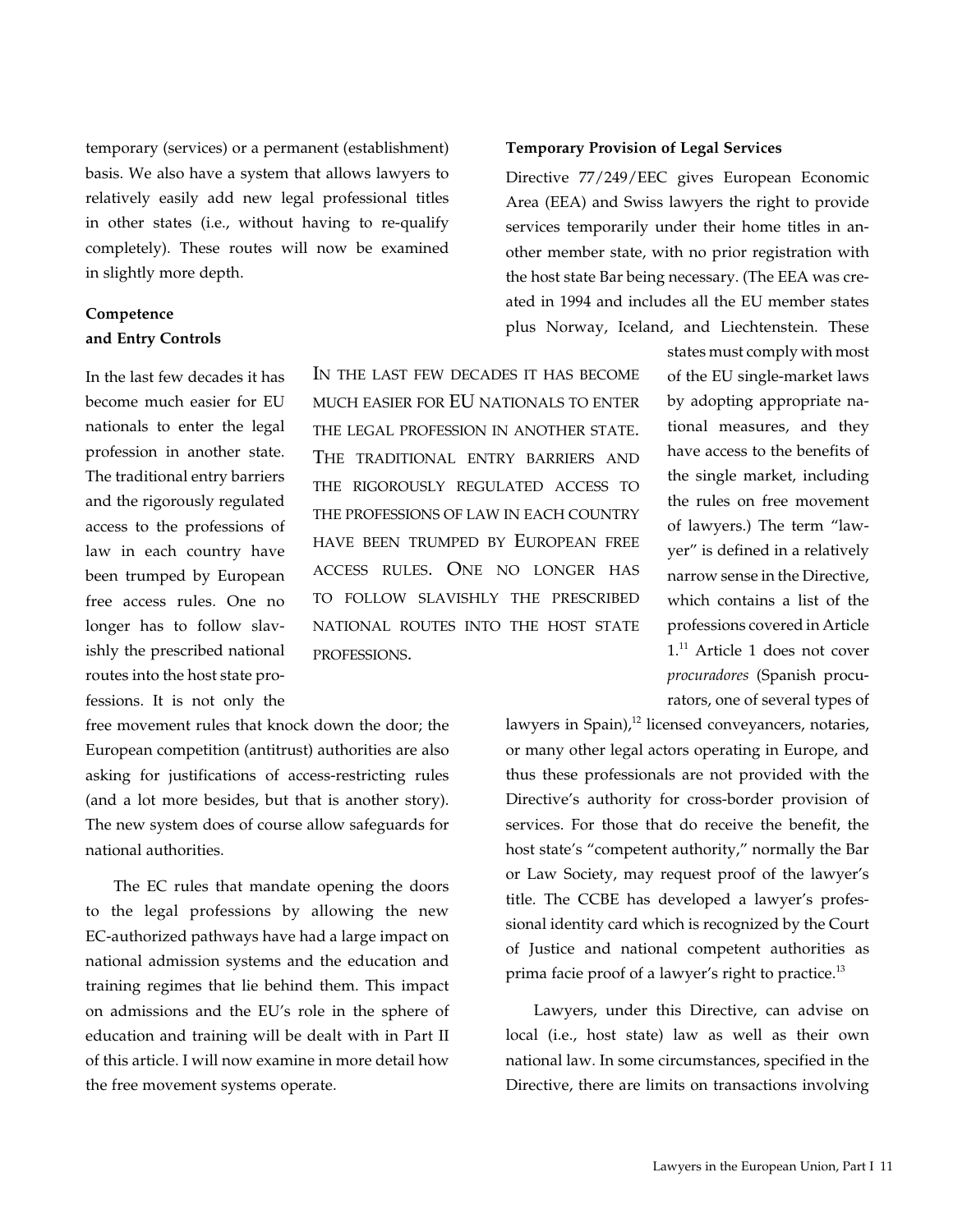probate (wills) and the sale of land. $14$  The visiting lawyer must also comply with the host state rules of conduct before the courts of the host state, and, in some cases, must work in conjunction with a host state lawyer when representing clients. Such lawyers must also observe and respect the professional rules of the Bar of the host state, including the rules regarding incompatible activities, as long as they are capable of being observed

by a foreign lawyer who is not established and to the extent to which their observance is objectively justified to ensure in the host state the proper exercise of a lawyer's activities.<sup>15</sup> So lawyers who provide services in a host state under the authority of this Directive are subject to two sets of rules of professional conduct, those of the home state and those of the host state. This is often termed "double deontology." Apart from this limitation, the host state

So lawyers who provide services in a host state under the authority of this Directive are subject to two sets of rules of professional conduct, those of the home state and those of the host state. This is often termed "double deontology." Apart from this LIMITATION, THE HOST STATE IS NOT able to impose any barriers to the temporary provision of services by such lawyers. They remain subject to the rules of their state of origin regarding access to and exercise of professional activities.

is not able to impose any barriers to the temporary provision of services by such lawyers. They remain subject to the rules of their state of origin regarding access to and exercise of professional activities. After a few hiccups, $16$  this system has worked relatively well and is now commonly used by many lawyers in Europe.

The safeguards are primarily based on reliance upon and trust in the visiting lawyer's homestate rules and rigor. The host state is not entitled to apply the full rigor of its regulatory regime to visiting professionals, as this would effectively nullify

the right to provide cross-border services. One of the first rules to fall to EC law was the requirement of residence.17 Many national laws in the EU used to require lawyers to live in the area where they were practicing. This rule would stop any cross-border provision of legal services, because, for instance, if a German *Rechtsanwalt* living in Düsseldorf wanted to go to Brussels to advise a client, the residence rule

> would effectively prohibit the trip. It was the famous *van Binsbergen* case from the Netherlands $18$  that resolved this issue in favor of allowing cross-border practice. The Court of Justice ruled that Article 49 EC had direct effect, meaning that European lawyers could rely on it before any member state national court without further EC implementation measures. The Dutch rule involved in *van Binsbergen* was nondiscriminatory but it was still deemed invalid in these circumstances, as

such rules could only be applied if they were objectively justified by "the general good." The Court said that the Dutch could require permanent establishment only if the rules were "objectively justified by the need to ensure observance of professional rules of conduct connected, in particular, with the administration of justice and with respect for professional ethics."

On the facts of the case the Dutch rules were not considered to be objectively justified. The residence requirement could not pass muster with the Court of Justice, as it was too restrictive of cross-border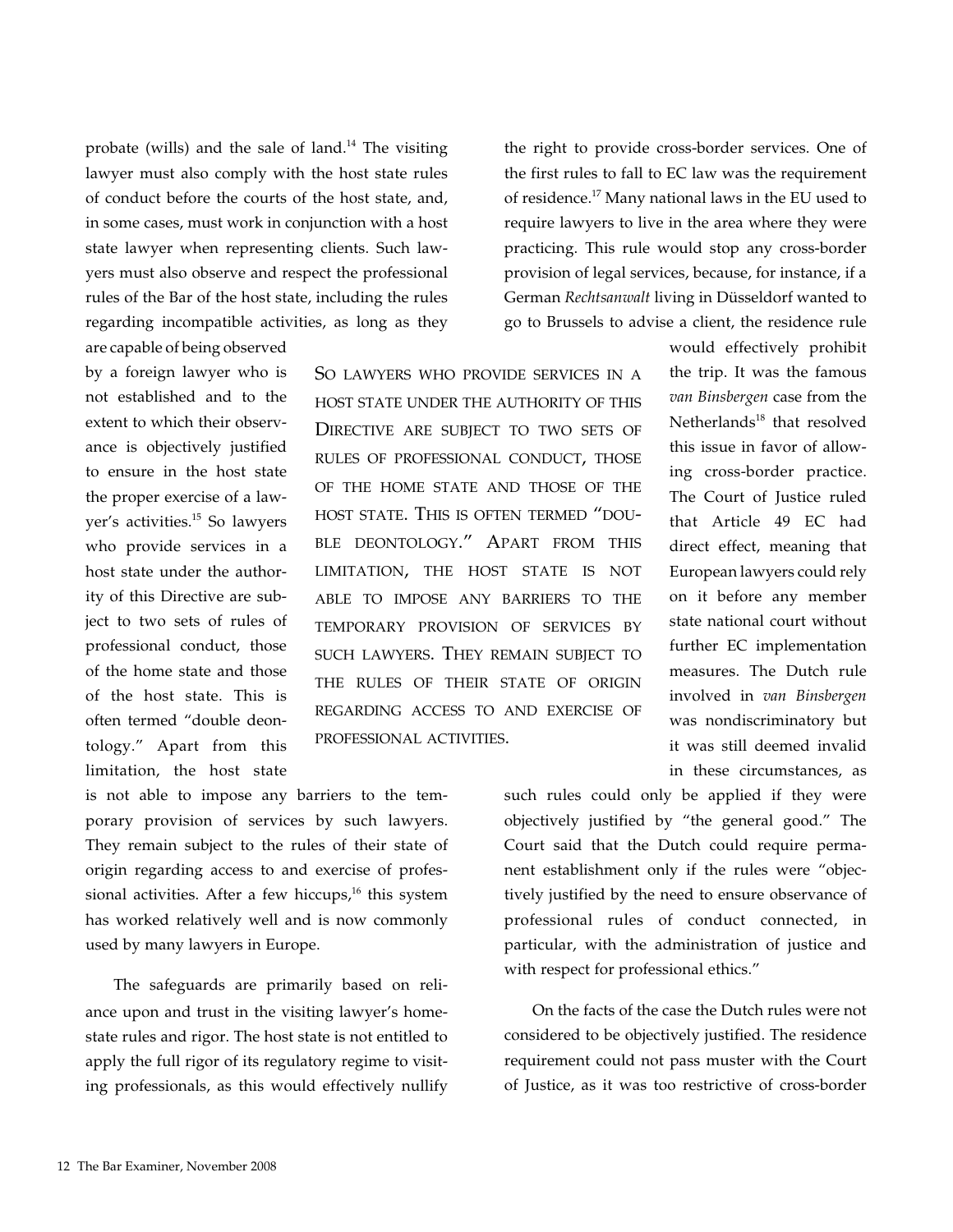practice. The case was important because it recognized state interests—there was a justification for enforcing professional rules against incoming professionals if those rules protected "the general good." In § 12–13 the Court of Justice recognized that

[S]pecific requirements imposed on the person providing the service cannot be considered incompatible with the Treaty where they have as their purpose the application of professional rules justified by the general good—in particular rules relating to organization, qualifications, professional ethics, supervision and liability which are binding upon any person established in the state in which the service is provided, where the person providing the service would escape from the ambit of those rules being established in another member state.

## Moreover, the Court said,

[A] Member State cannot be denied the right to take measures to prevent the exercise by a person providing services whose activity is entirely or principally directed towards its territory of the freedom guaranteed by article 59 EEC [now 49 EC] for the purpose of avoiding the professional rules of conduct which would be applicable to him if he were established within that State; such a situation may be subject to judicial control under the provisions of the chapter relating to the right of establishment and not of that on the provision of services.

The system established for temporary services works well, and lawyers from all jurisdictions regularly use it without any difficulties. (As registration is not allowed, however, there are no statistics available.)

## **Permanent Establishment in Another Member State**

Another option for EU lawyers is to establish a permanent practice in the host state. The *Gebhard*<sup>19</sup> case was the culmination of a set of cases that led to the opening up of establishment rights for lawyers and other professionals. Gebhard was a German lawyer practicing in Milan, Italy. For many years he had practiced there happily with a group of Italian lawyers. He then set up a *studio legale* (legal office) and described himself as an *avvocato* (an Italian lawyer). He was not an *avvocato* but rather a *Rechtsanwalt* (a German lawyer), and his main role was advising Germans coming to Italy about the local law, whose questions he farmed out to *avvocati*. He also acted as a bridge for German businesses coming into Italy and for expatriate Germans in Italy wanting to sort out their legal matters in Germany. The Milan Bar acted against him for using the title *avvocato* and the subsequent litigation led to Luxembourg where the Court of Justice gave its important ruling indicating that Italy could not impose the full range of regulations on migrating lawyers. The Court said that if non-national lawyers wanted to do what *avvocati* do, and call themselves *avvocati*, then they had to do what the *avvocati* did, namely, join the local profession. EC law had already made this easier by the adoption of Directive 89/48/EEC on the mutual recognition of qualifications (now replaced by Directive 2006/36/ EC).<sup>20</sup> However, if incoming lawyers wished to stay, for example, *Rechtsanwälte*, then they would not necessarily be doing what the Italian lawyers were doing; they would be undertaking different work. In the latter scenario, the host state could impose its rules and regulations only if they were nondiscriminatory and proportionate to the public interest protected by them. This ruling opened the door to what had previously been called *établissement sauvage* ("wild establishment," or establishment outside the perceived confines of the law). Before this ruling, many had thought that Article 43 EC allowed access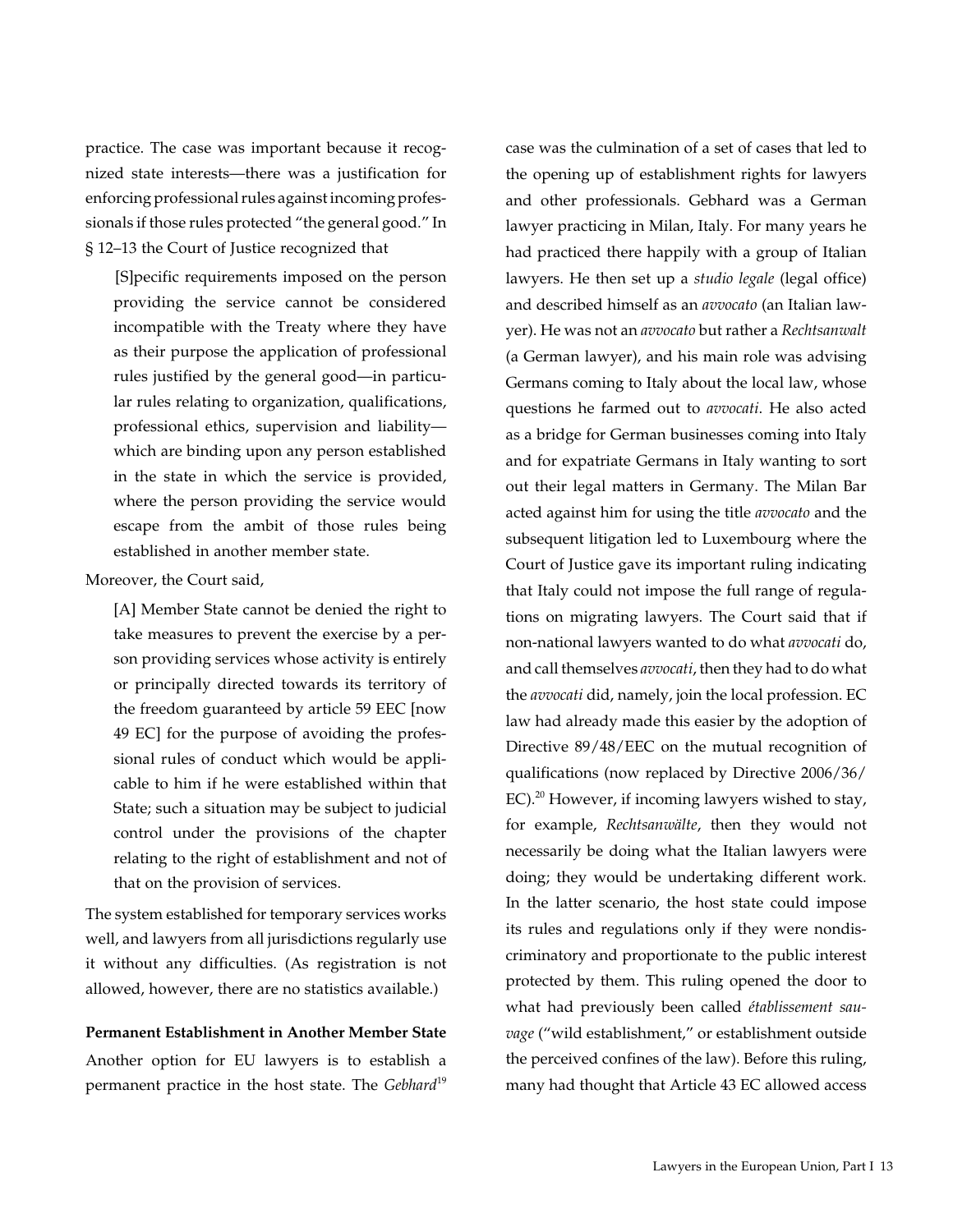only under the same conditions as those that applied to locals, but the *Gebhard* case showed that it in fact allowed a wider access for incoming lawyers.

As the Court of Justice stated in the *Gebhard*  case,<sup>21</sup>

The concept of establishment within the meaning of the Treaty is . . . a very broad one,

allowing a Community national to participate, on a stable and continuous basis, in the economic life of a Member State other than his State of origin and to profit therefrom, so contributing to economic and social interpenetration within the Community in the sphere of activities as self-employed persons (see, to this effect,

The Directive allows lawyers to establish themselves in another member state under their home professional titles. They must register with the competent authority (normally a Bar or a Law Society). Having registered, they can undertake almost all professional activities in the host state except those reserved by Article 5 of the DIRECTIVE.

Case 2/74 *Reyners v. Belgium* [1974] ECR 631, paragraph 21).

In principle, professional practice is regulated locally and Article 43 EC, which sets out establishment rights, in paragraph 2 indicates that "[f]reedom of establishment shall include the right to take up and pursue activities as self-employed persons . . . under the conditions laid down for its own nationals by the law of the country where such establishment is effected."

This might have meant that each state could fully retain its own rules regarding professional activity. However, in the *Gebhard* case the judgment went beyond this, indicating that

the possibility for a national of a member State to exercise his right of establishment, and the

conditions for his exercise of that right[,] must be determined in the light of the activities he intends to pursue. . . . Where the taking up of a specific activity is not subject to any rules in the host State a national of any other Member State will be entitled to establish himself. . . . Membership of a professional body may be a condition of taking up and pursuit of par-

> ticular activities. It cannot itself be constitutive of establishment.

> The *Gebhard* judgment then stated that

> …[N]ational measures liable to hinder or make less attractive the exercise of fundamental freedoms guaranteed by the Treaty must fulfil four conditions: they must be applied in a nondiscriminatory manner; they

must be justified by imperative requirements in the general interest; they must be suitable for securing the attainment of the objective which they pursue; and they must not go beyond what is necessary in order to attain it.

This ruling thus paved the way for a Directive allowing permanent establishment of lawyers practicing under their home state professional titles. Bars and Law Societies had not agreed on this point; some had insisted that permanent establishment must mean joining the host state profession, thus disallowing lawyers the freedom to practice under their home state professional titles. So the conditions were thus set for the adoption of Directive  $98/5/EC<sub>1</sub><sup>22</sup>$  which the CCBE had a big hand in helping to create. $23$  The Directive allows lawyers to establish themselves in another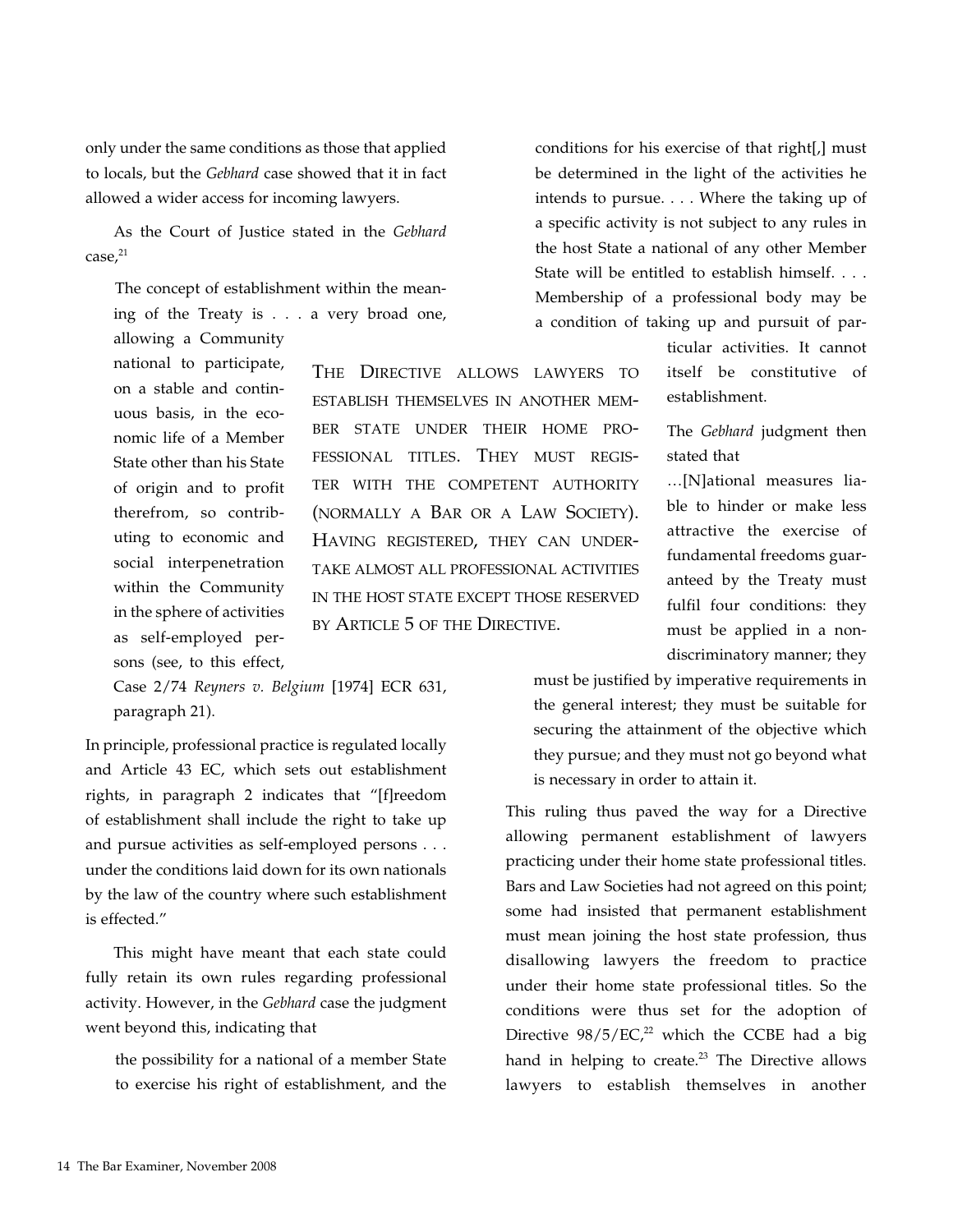member state under their home professional titles. They must register with the competent authority (normally a Bar or a Law Society). Having registered, $24$  they can undertake almost all professional activities in the host state except those reserved by Article 5 of the Directive. The excluded areas can include property transfers, probate, and legal representation.<sup>25</sup> The incoming lawyer is subject to the host state deontological and other rules but can practice immediately. All areas of legal advice, including advice on the host state law, are open. This is a major change for the legal professions, as there is no prior assessment of capacity to act as a local lawyer before the incoming lawyer can actually undertake such practice.<sup>26</sup> It was a leap of faith. As the Court of Justice stated in *Commission v. Luxembourg:*<sup>27</sup>

It would therefore seem that the Community legislature, with a view to making it easier for a particular class of migrant lawyers to exercise the fundamental freedom of establishment, has chosen, in preference to a system of a priori testing of qualification in the national law of the host Member State, a plan of action combining consumer information, restrictions on the extent to which or the detailed rules under which certain activities of the profession may be practised, a number of applicable rules of professional conduct, compulsory insurance, as well as a system of discipline involving both the competent authorities of the home Member State and the host State. The legislature has not abolished the requirement that the lawyer concerned should know the national law applicable in the cases he handles, but has simply released him from the obligation to prove that knowledge in advance. It has thus allowed, in some circumstances, gradual assimilation of knowledge through practice, that assimilation being made easier by experience of other laws gained in the home Member State. It was also able to take account of the dissuasive effect of the system of discipline and the rules of professional liability.

The Directive<sup>28</sup> allows incoming lawyers, after three years of practice in the host state law, to more or less automatically become local professionals with no prior testing. The Directive defines host state law as including EC law, $^{29}$  which could mean an incoming lawyer actually would not need to practice any national law and yet still be able to become a local lawyer after three years!

The conflicts rules in Directive 98/5/EC are quite detailed; in fact, about half of the Directive deals with which rules are going to apply to such lawyers, and a discussion of those issues goes beyond the scope of this article.<sup>30</sup> The CCBE Code of Conduct helps to guide lawyers regarding their behavior when acting in cross-border situations. It requires, inter alia, that lawyers not undertake any work for which they are not competent.

The right to establish practice in a host state under home state title has been relatively widely used. The most popular destinations are France (over 700) and Belgium (well over 500), with the UK (over 300) and Switzerland (over 200) following up. Establishment by becoming licensed in and joining the profession of the new state, under Article 10 of Directive 98/5/EC, is less popular; here the UK takes the lead with over 90 (from 23 different states), followed by Poland, Switzerland, and Ireland with figures in the 30s. There have been teething problems with implementation of the Directive in some member states. In Luxembourg, for example, the law requiring incoming lawyers to cope with the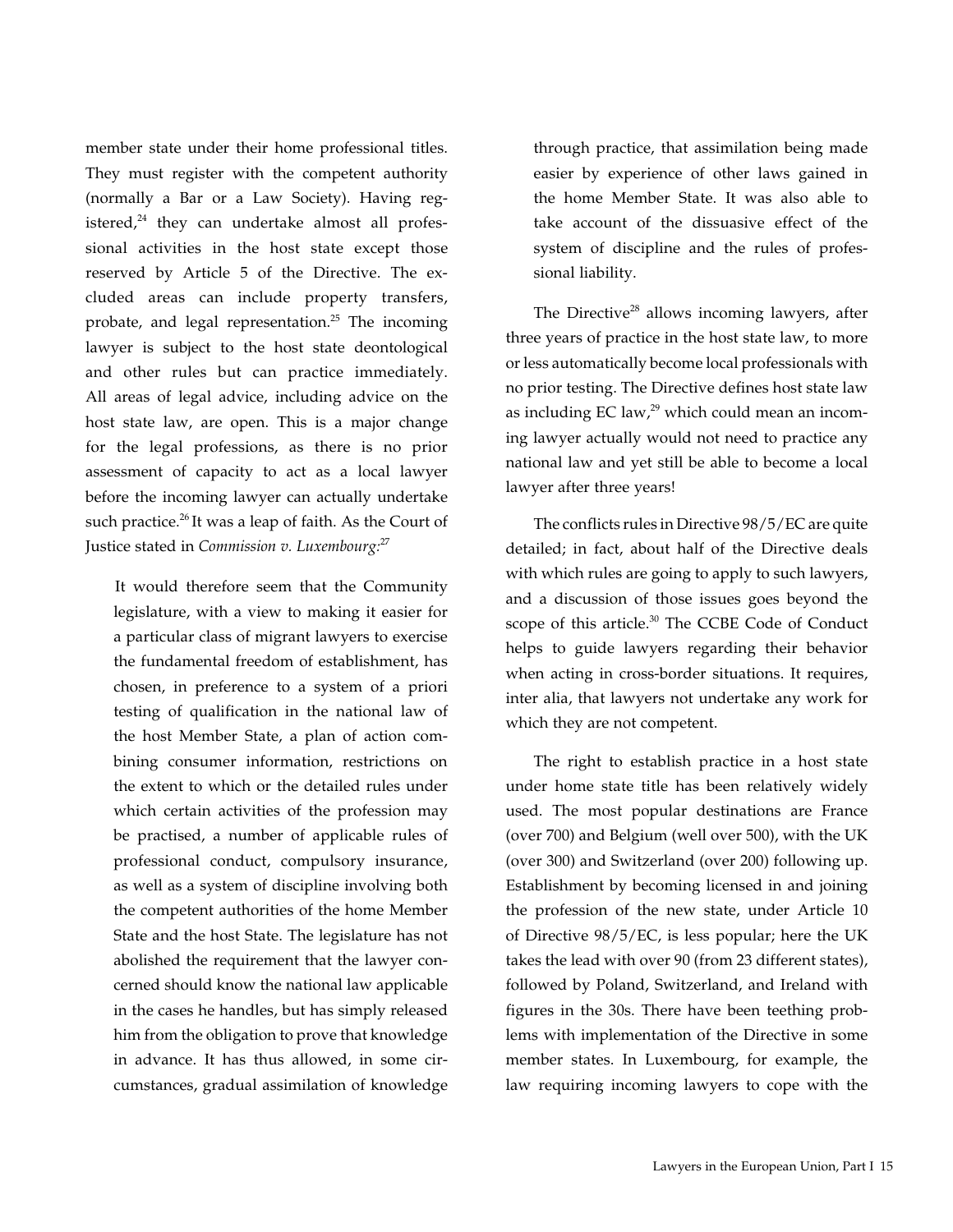three languages in use there (German, French, and Luxembourgish) was found to be excessive by the Court of Justice. Other issues have been the level of indemnity insurance necessary, the level of registration fees to join the Bar, difficulties caused by the differences in the status of in-house counsel in the various states, and tax and legal aid schemes. There are, so far, no widespread complaints of incompetence of incoming lawyers.

## **CONCLUSION**

It is clear that the rules emanating from the EU have had a profound effect on the scope and rights of legal practice across Europe. Over the decades of evolution of these rules, considerable mutual trust has been built up between Bars and Law Societies of the various member states whose national regulatory authorities regularly meet within the CCBE. The alternative routes, briefly described above, have also had a major impact on the national access rules which can be bypassed by the new routes mentioned. These routes include a regime for mutual recognition of qualifications, mandated by Article 47 EC (which I have not had space to deal with in any detail here). Part II of this article will cover the system in place for mutual recognition of qualifications as well as a series of training and educational activities and initiatives taking place within the EU that are having a major impact on legal education and legal training across Europe. 圖

## **ENDNOTES**

- 1. Lonbay, Julian, *Training Lawyers in the European Community* (The Law Society 1990). Generally, *see* Dr. Lonbay's website, http://elixir.bham.ac.uk, for information on the types of legal actors and an explanation of the training required to become a legal professional in some of the member states of the EU.
- 2. At this time the EU was granted additional authority in the fields of justice and home affairs and common foreign and security policy. These matters were dealt with in an intergovernmental fashion where member states retained much more control than under the EC decision-

making processes. The Treaties of Amsterdam (1997) and Nice (2003) made further significant changes, including granting EU authority in the fields of police and judicial cooperation in criminal matters. *See* Lonbay, Julian, "Free Movement of Persons in the EU: The Legal Framework," in *Accountability and Legitimacy in the EU* (Anthony Arnull and Daniel Wincott eds., Oxford University Press 2002). Currently the Treaty of Lisbon, with further significant alterations, is in the process of being (perhaps) adopted.

- 3. Case 26/62, N. V. Algemene Transport- en Expeditie Onderneming Van Gend en Loos v. Nederlandse administratie der belastingen [Netherlands Inland Revenue Administration] E.C.R. 3 (1963).
- 4. *See* Article 14 EC.
- 5. Case C-55/94, Reinhard Gebhard v. Consiglio dell' ordine degli Avvocati e Procuratori di Milano E.C.R. I-4165 (1995). *See also* Lonbay, Julian, *Case-note on* Gebhard, 33 Common Market Law Review 1073 (1996).
- 6. Gebhard, *id.* § 26. The Italian implementation of Directive 1977/249/EEC, 26 March 1977, OJ L78/17, had said that the opening of an office indicated establishment, with the implication that all the local regulatory rules would have to be complied with.
- 7. Council Directive 77/249/EEC of 22 March 1977 to facilitate the effective exercise by lawyers of freedom to provide services, (1977) OJ L78/17 as amended.
- 8. Directive 98/5/EEC of the European Parliament and of the Council of 16 February 1998 to facilitate practice of the profession of lawyer on a permanent basis in a member state other than that in which the qualification was obtained, (1998) OJ L77/ 36 as amended.
- 9. Directive 2005/36/EC of the European Parliament and of the Council of 7 September 2005 on the recognition of professional qualifications, (2005) OJ L255/22.
- 10. Case C-313/01, Christine Morgenbesser v. Consiglio dell'Ordine degli Avvocati di Genova E.C.R. I-13467 (2003).
- 11. Article 3 of Directive 77/249/EEC states:

A person referred to in Article 1 shall adopt the professional title used in the Member State from which he comes, expressed in the language or one of the languages of that State, with an indication of the professional organization by which he is authorized to practise or the court of law before which he is entitled to practise pursuant to the laws of that State.

- 12. For an explanation of the types of lawyers in Spain, see http://elixir.bham.ac.uk/Country%20information/Spain/ lawyers\_frameset.htm.
- 13. The CCBE was founded in 1960 and acts as the liaison between the EU and Europe's national bars and law societies whose national delegations represent its members. It has 31 full members, 2 associate members, and 8 observer members. The CCBE advances the views of European lawyers and defends the legal principles upon which democracy and